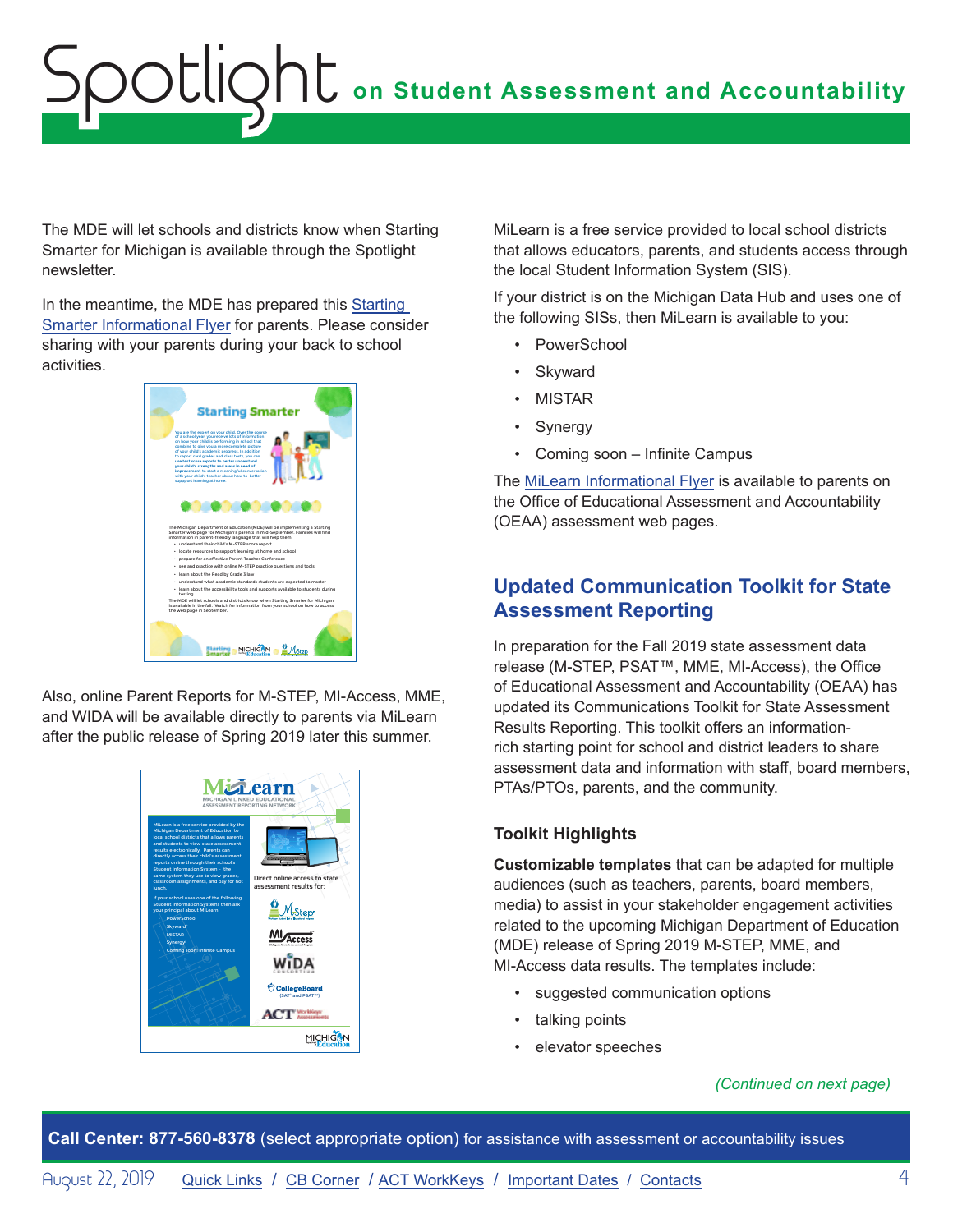# **on Student Assessment and Accountability** potlic

- FAQ for teachers
- draft newsletter articles
- sample letters to parents
- sample press releases

**Print materials and handouts** for school staff and the public:

- Michigan's Assessment System: What it is, What it means – and What it offers
- How to Read Your Child's Score Report (for various grades and subjects)
- Computer Adaptive Testing (CAT) Information
- Student Testing: What Parents Can Do to Help Students Prepare
- 2020 State Assessment Planning Calendar

**PowerPoint presentations** on Michigan's state assessment system and data results

**[Assessment videos](https://www.youtube.com/playlist?list=PLQNv-MrTjyhLZWGC8WhRGxoEmynfXUHuc)** that visually walk viewers through assessments and reporting:

• How to Read 2019 Parent Reports for M-STEP, PSAT 8/9, and MME

- M-STEP Video, featuring Computer Adaptive Testing
- M-STEP: What Can Students Expect When Taking the Test?
- Early Literacy and Mathematics Benchmark **Assessments**
- plus…numerous videos specifically for educators on test administration and reporting

Districts and schools can now access the updated Communication Toolkit for State Assessment Reporting on the following web pages under the **Reporting** section:

- [OEAA web page](http://www.michigan.gov/oeaa) (www.michigan.gov/oeaa)
- [M-STEP](www.michigan.gov/mstep) (www.michigan.gov/mstep)
- [MME](www.michigan.gov/mme) (www.michigan.gov/mme)
- [PSAT](http://www.michigan.gov/psat) (www.michigan.gov/psat)
- [MI-Access](http://www.michigan.gov/mi-access) (www.michigan.gov/mi-access)

State assessment data is expected to be released to the public before Labor Day and will be available on [MI School](https://www.mischooldata.org/)  [Data](https://www.mischooldata.org/) (www.MiSchoolData.org) and on the [Parent Dashboard](http://www.mischooldata.org/parentdashboard)  (www.MISchoolData.org/ParentDashboard).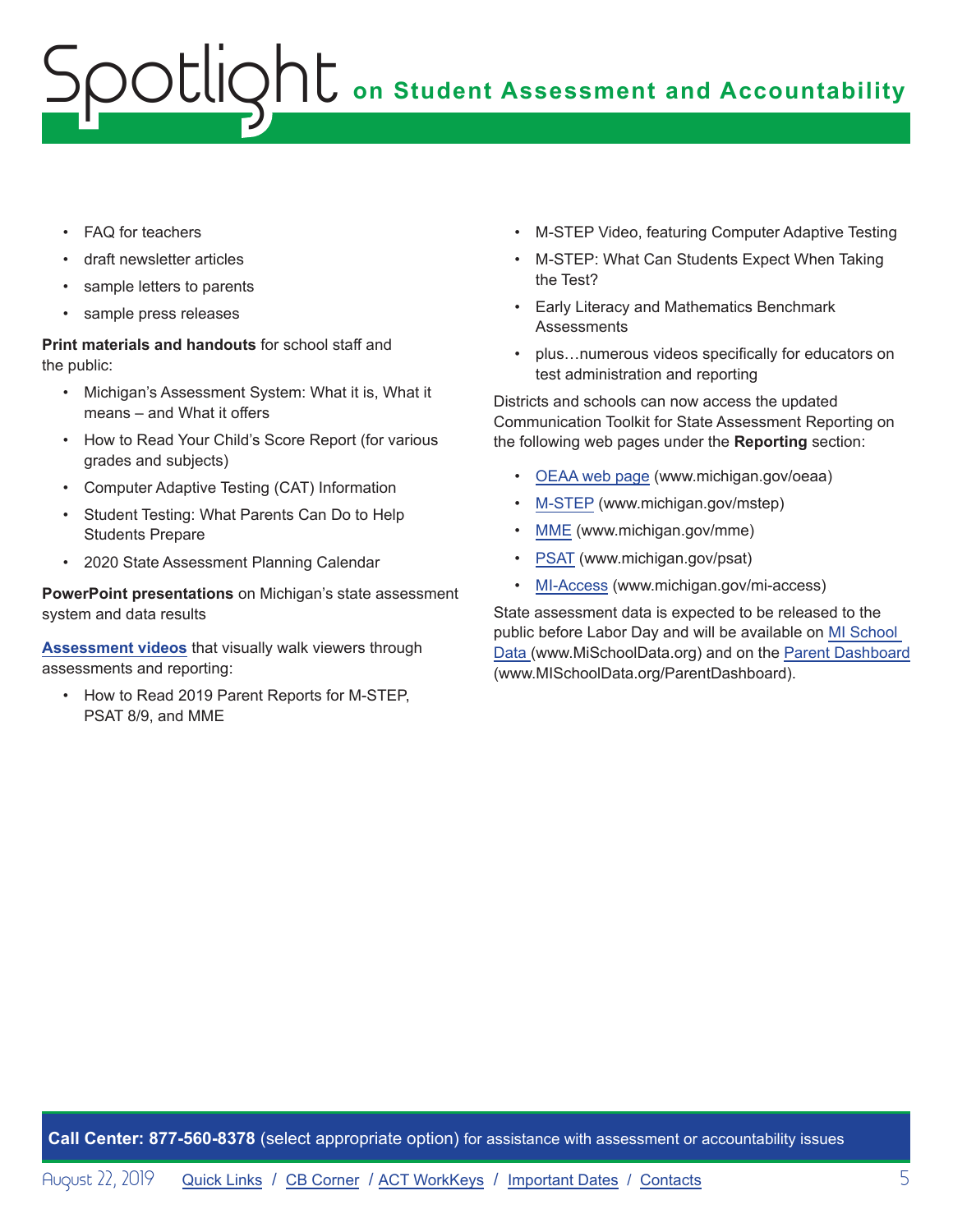#### <span id="page-5-1"></span>College Board Corner **Reminders**

<span id="page-5-0"></span>ootlic

 *Information on SAT*®*, PSAT*™ *8/9, and PSAT*™*10 provided by the College Board*

#### **Questions about Spring PSAT 8/9, PSAT 10, or SAT?**

- call the Michigan Educator Hotline: 866-870-3127 (select Option 1)
- email [michiganadministratorsupport@](mailto:michiganadministratorsupport%40collegeboard.org?subject=) [collegeboard.org](mailto:michiganadministratorsupport%40collegeboard.org?subject=)

#### **Getting Ready for 2020 – Save the Date for Fall Implementation Workshops**

Implementation workshops are free and provide information about the Michigan-provided SAT with Essay, PSAT 10, and PSAT 8/9 for grades 8 and 9 in the spring of 2020. The workshop is important for building administrators and building test coordinators. Learn about the latest enhancements and changes for the spring administration, preparing for and administering the College Board exams, spring implementation timelines, and about our professional development offerings to prepare you for Spring 2020.

#### **Schools that will administer the PSAT 8/9 for grade 8 are HIGHLY encouraged to attend.**

The College Board is partnering with MCAN (Michigan College Access Network) to provide SCECHs to registered participants.

[Workshop Registration](http://www.collegeboard.org/michiganworkshops) (www.collegeboard.org/ michiganworkshops)

| <b>Date</b> | Location                                        | City                 |
|-------------|-------------------------------------------------|----------------------|
| 10/1/2019   | Genesee ISD                                     | Flint                |
| 10/1/2019   | Macomb ISD                                      | Clinton<br>Township  |
| 10/2/2019   | <b>Wayne County</b><br><b>Community College</b> | Wayne                |
| 10/7/2019   | Oakland ISD                                     | Waterford            |
| 10/8/2019   | Menominee ISD                                   | Menominee            |
| 10/10/2019  | Kalamazoo RESA                                  | Portage              |
| 10/11/2019  | Ingham ISD                                      | Lansing              |
| 10/11/2019  | Jackson ISD                                     | Jackson              |
| 10/11/2019  | St. Joseph ISD                                  | Centreville          |
| 10/24/2019  | Clare-Gladwin RESD                              | Clare                |
| 10/24/2019  | Delta Schoolcraft ISD                           | Escanaba             |
| 10/25/2019  | Copper Country ISD                              | Hancock              |
| 10/28/2019  | Kent ISD                                        | <b>Grand Rapids</b>  |
| 10/29/2019  | Marquette-Alger ISD                             | Marquette            |
| 10/30/2019  | Eastern UP ISD                                  | Sault Ste.<br>Marie  |
| 10/30/2019  | Traverse Bay Area ISD                           | <b>Traverse City</b> |
| 11/1/2019   | Alpena-Montmorency-<br>Alcona ESD               | Alpena               |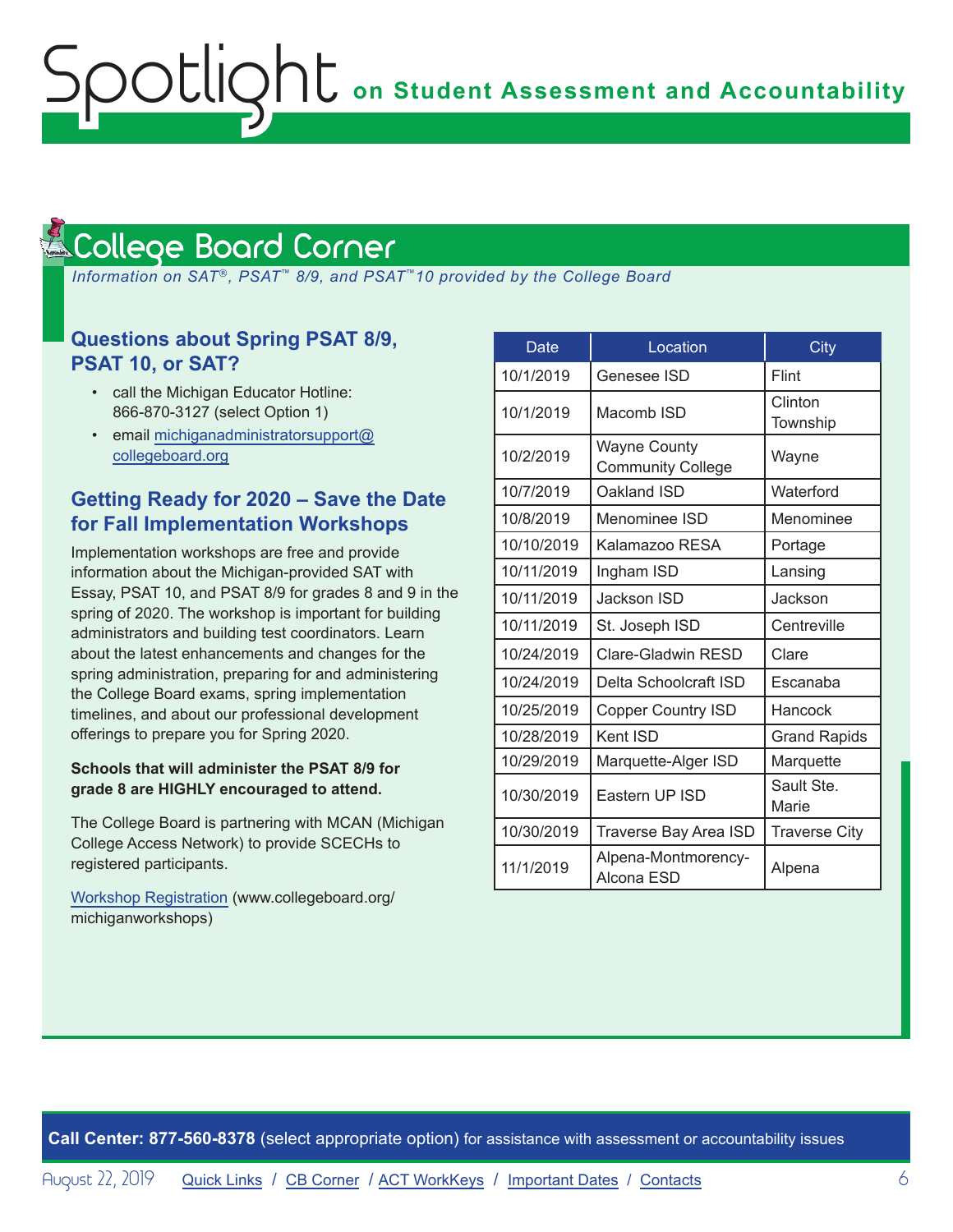## <span id="page-6-0"></span>**on Student Assessment and Accountability** Spotlight

<span id="page-6-1"></span>

Information on ACT<sup>®</sup> WorkKeys<sup>®</sup> provided by the ACT.

### **<u>A</u>** Spring 2019 Score Reports Delivery **and Returned Shipments**

School-level and student-level paper reports were scheduled for delivery **August 5–9, 2019** to the mailing address of the WorkKeys Test Coordinator listed in the [Educational Entity Master \(EEM\)](www.michigan.gov/EEM) (www.michigan.gov/ eem) as of July 3, 2019.

Refer to the [June 20, 2019 Spotlight Newsletter](https://www.michigan.gov/documents/mde/Spotlight_6-20-19_658668_7.pdf) (www. michigan.gov/mde-spotlight) for more information about:

- what is included in the reports shipment
- National Career Readiness Certificates (NCRCs)
- student access to [myworkkeys.com](http://www.myworkkeys.com)
- score embargo

If you have not received your reports yet, please ensure the mailing information in the EEM system is current. If it is out of date, contact your district's authorized EEM user to update the EEM system as soon as possible. If you are not sure who the authorized EEM user is, use the **District and School Contact** page on the [OEAA](http://www.michigan.gov/oeaa-secure)  [Secure Site](http://www.michigan.gov/oeaa-secure) (www.michigan.gov/oeaa-secure) to retrieve the name and contact information for your district.

Instructions for using the District and School Contacts page are available on the [Secure Site Training web](http://www.michigan.gov/securesitetraining)  [page](http://www.michigan.gov/securesitetraining) (www.michigan.gov/securesitetraining) under the

**Miscellaneous** section. Nonpublic schools should call 517-241-5384 or email [nonpublicschools@michigan.gov](mailto:nonpublicschools%40michigan.gov?subject=) with updates to the EEM.

ACT will begin reshipping returned package(s) the week of **August 19, 2019**. If your school:

- was closed for the summer, the package(s) will be shipped to the WorkKeys Test Coordinator at the mailing address listed in EEM
- is permanently closed, the package(s) will be shipped to the District Assessment Coordinator at the mailing address listed in EEM

If the district is also closed, reports will be shipped to the Michigan Department of Education.

#### **Contacting ACT**

If you have questions, you may:

- 1. contact ACT via the [Contact Us web page](http://www.act.org/aap/state/contact.html) (<www.act.org/aap/state/contact.html>)
- 2. call ACT at 800-553-6244, 9:30 AM 6:00 PM ET
	- standard time: ext. 2800
	- accommodations: ext. 1788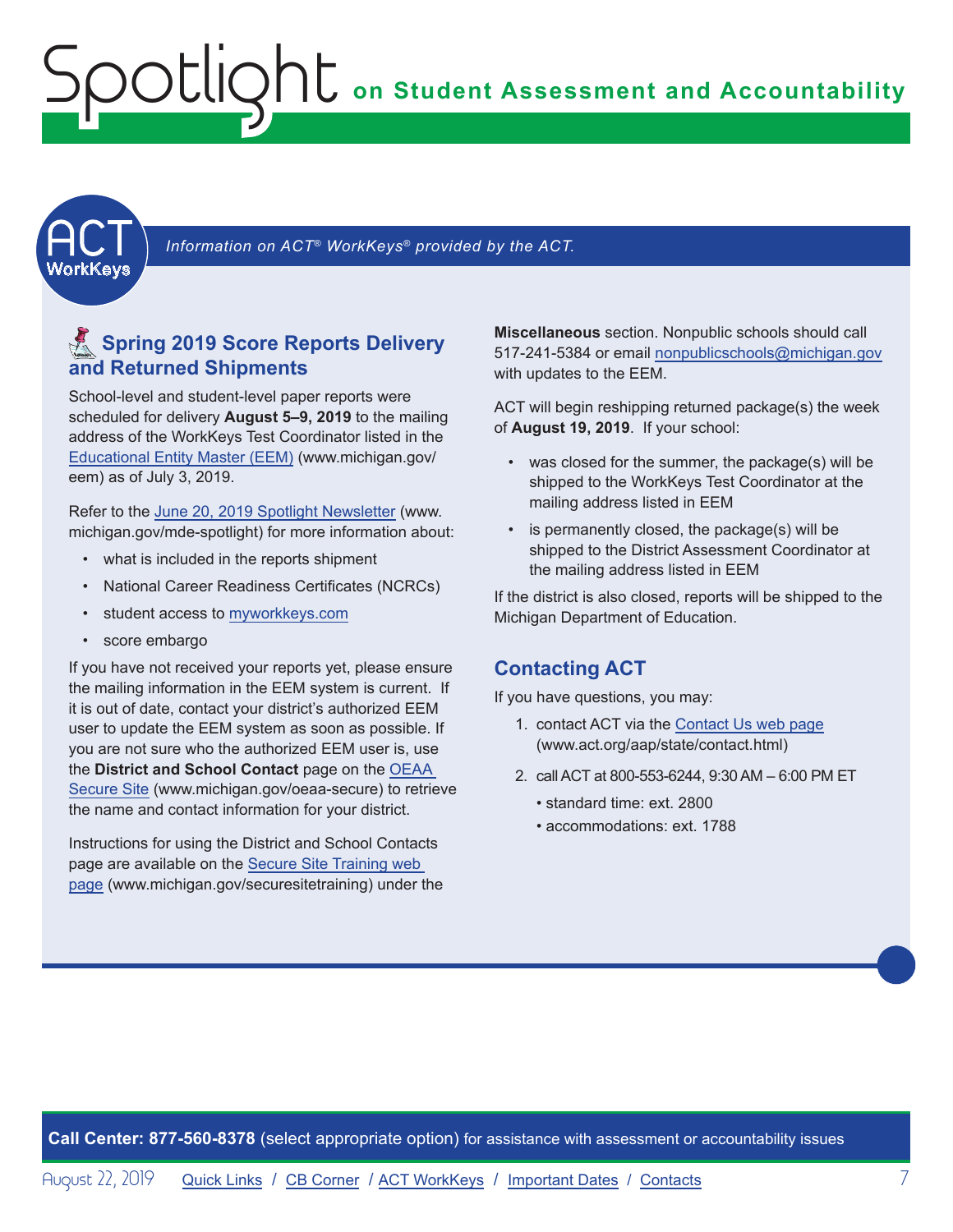## <span id="page-7-0"></span>**ONE** on Student Assessment and Accountability ootlig

## <span id="page-7-1"></span>**Important Dates**

## **August 2019**

#### **Now – September 11, 2019**

• **Graduation Rate Appeals** window

#### **Now – September 11, 2019 at 11:59 PM:**

• **MSDS Student Record Maintenance (SRM) Collection** – English Learner (EL) Exits must be reported and certified in the SRM using an [As of Date] between 7/1/2019 and 8/31/2019 AND an [EL/ LEP Exit Date] on or before June 30, 2019

#### **Early Literacy and Mathematics**

#### **Now – October 4, 2019**

• Pre-identification of students on the OEAA Secure Site for the fall **Early Literacy and Mathematics Benchmark Assessments (K-2)**

### **September 2019**

#### **Early Literacy and Mathematics**

#### **September 9 – October 4, 2019**

• **Early Literacy and Mathematics Benchmark Assessments (K-2)** Fall Testing Window

#### **WIDA**

#### **September 11, 2019, 10:00 to 11:00 AM**

**• Screener Online Overview Webinar –**  introductory overview of the WIDA Screener Online which will benefit new WIDA test coordinators

[Registration link](https://www.eventbrite.com/e/wida-screener-overview-webinar-registration-68023725795) (https://www.eventbrite.com/e/widascreener-overview-webinar-registration-68023725795)

## **October 2019**

#### **WIDA**

**Tuesday and Wednesday, October 1 and 2, 2019, 9:00 AM to 4:00 PM:** 

• **Workshop 2: Leading Schools for Multilingual Learner Achievement Location:** Wayne Community College – Downriver Campus, 21000 Northline Rd., Taylor MI 48180 EPAC 5 & 6

[Registration link](https://wida-leading-schools-el-achievement.eventbrite.com) (https://wida-leading-schools-elachievement.eventbrite.com)